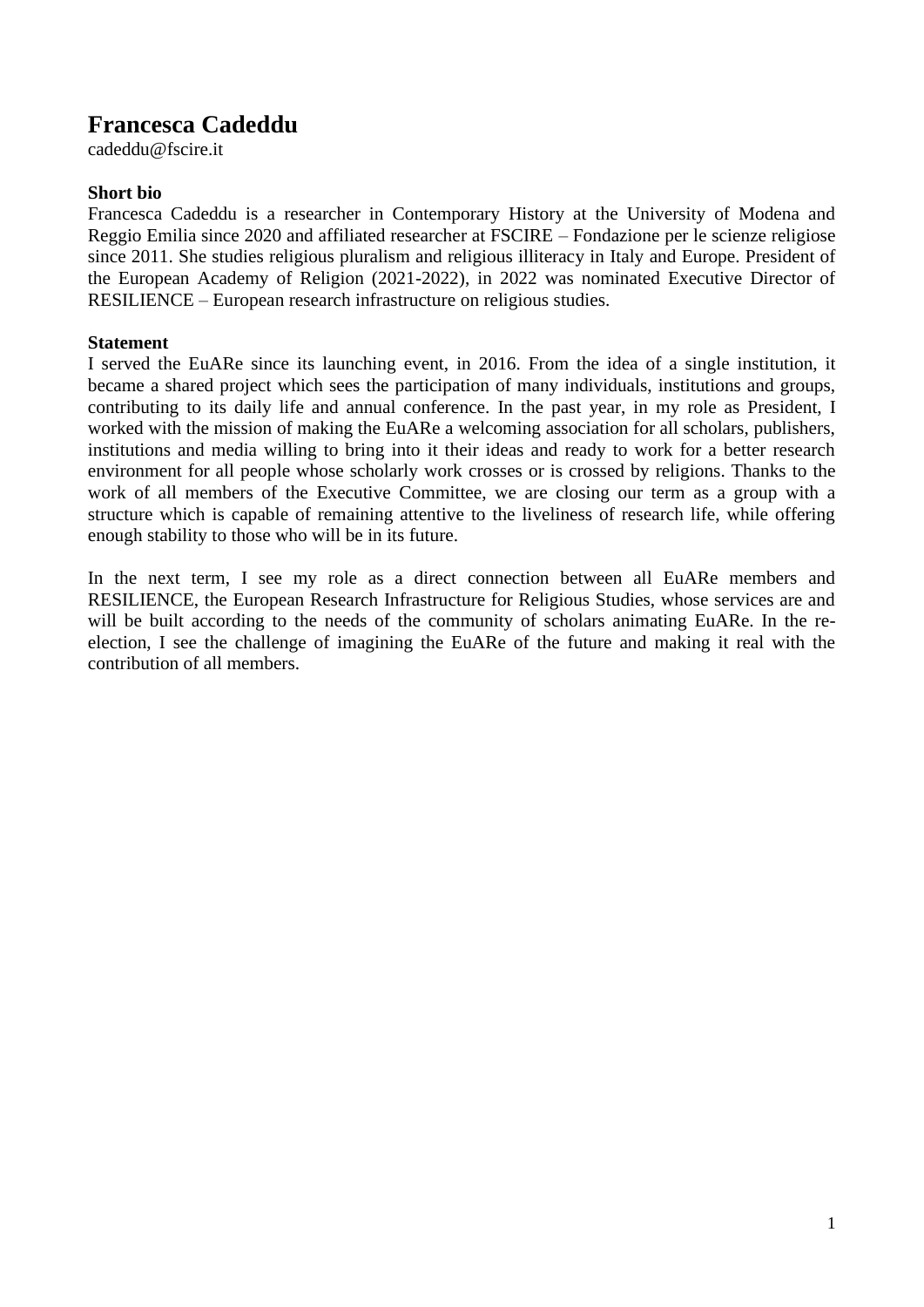# **Francesca Cadeddu**

cadeddu@fscire.it

# **Current positions**

**February 2022 – ongoing** Executive Director RESILIENCE – European Research Infrastructure on Religious Studies

**September 2022 – ongoing** President, European Academy of Religion

**November 2021 – October 2024** Researcher Department of Education and Human Sciences, University of Modena and Reggio Emilia, Italy

## **October 2019 – ongoing**

Member of expert pool Fonds Wetenschappelijk Onderzoek – Vlaanderen (FWO), Brussel

## **March 2018 – September 2021**

Secretary General, European Academy of Religion

## **March 2018 – ongoing**

Associate Editor, Brill Research Perspectives series in Religion and Politics

## **December 2016 - ongoing**

Member of the Editorial Board of the Peer-Review Journal USAbroad

## **November 2015 – ongoing**

Postdoctoral research fellow, FSCIRE - Foundation for Religious Sciences, Bologna, Italy Assistant to the UNESCO Chair in Religious Pluralism and Peace, University of Bologna

Research conducted at University of Modena and Reggio Emilia: History of the language of religious diversity in Europe in the  $20<sup>th</sup>$  century

Teaching conducted at University of Modena and Reggio Emilia:

- 1. History of Interreligious Dialogue
- 2. Religious Pluralism in Italy and Europe
- 3. Contemporary History

Coordination of international research projects at FSCIRE:

- 1. Religious Illiteracy in Italy and Europe (from January 2014)
- 2. European Academy of Religion (from June 2016)
- 3. Freedom of religion and religious pluralism in the United States (from July 2013)

Other main tasks at FSCIRE:

- 1. EC-funded projects management (ReIReS https://reires.eu/; RESILIENCE Research Infrastructure for Religious Studies https://www.resilience-ri.eu/);
- 2. Management of the annual conference of the European Academy of Religion when hosted by FSCIRE.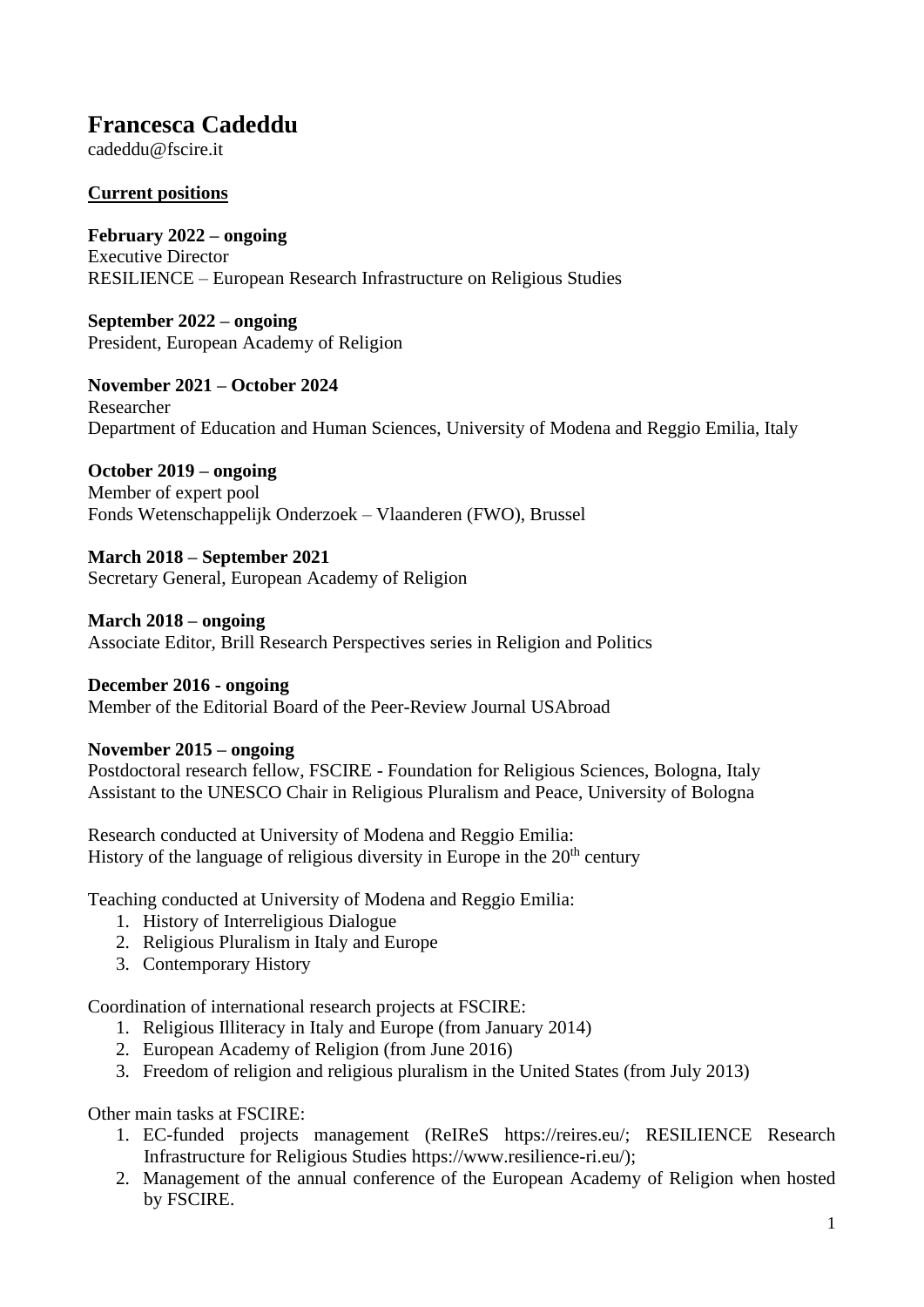## **Education**

### **University of Bologna, Italy**

| June 2013     | Ph.D., Europe and America: Constitutional, Institutional and Political<br>Doctrines                                                                      |
|---------------|----------------------------------------------------------------------------------------------------------------------------------------------------------|
|               | Thesis: Democracy and Catholicism in the United States. Religious Freedom<br>according to John Courtney Murray's thinking.                               |
| December 2008 | M.A., International Relations, cum laude<br>Thesis: Civil religion in the United States. An empirical analysis of<br>Presidential addresses (1960-2008). |
| October 2006  | B.A., International Relations<br>Thesis: Mahmoud Mohammad Taha and the Second Message of Islam.                                                          |

## **Working experience**

#### **May 2018 – April 2019**

Postdoctoral researcher, University of Modena and Reggio Emilia, Italy Project: A web portal on religious pluralism. Knowledge in the service of critical information. Sources and tools.

### **December 2016 – August 2020**

Visiting Fellow, Faiths and Civil Society Unit, Goldsmiths University of London

#### **April 2015 – December 2018**

Member of the Commission on pluralism, freedom and the study of religious sciences Ministry of Education, Italy

#### **June – December 2017**

Università di Modena e Reggio Emilia, Italy Scholarship for a project on religious illiteracy in Italy

#### **February – March 2017**

Scientific direction of the Winter School "Social Diversity and Content Portals", Department of Education and Humanities, Università di Modena e Reggio Emilia, Italy

#### **September 2013 – October 2015**

Postdoctoral researcher, Università di Cagliari, Italy Project: Catholicism in the United States. Diplomatic relations and transatlantic intellectual circles.

#### **July 2011 – March 2013**

Doctoral research fellow, Fondazione per le Scienze Religiose Giovanni XXIII, Italy

#### **Teaching experience**

March 2015 – ongoing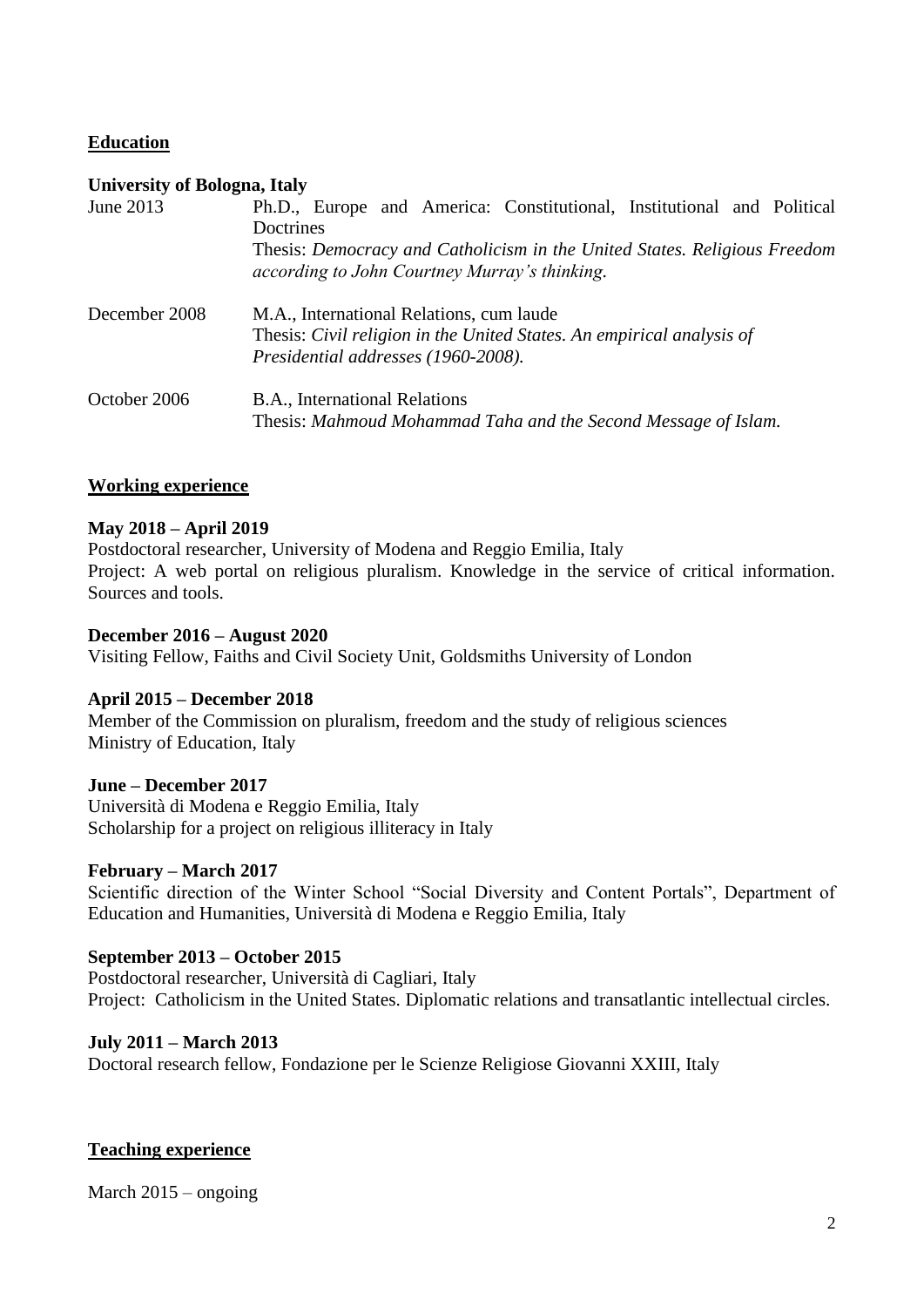Teaching assistant (30 hours/semester) History of Inter-religious relations, Contemporary History, Università di Modena e Reggio Emilia, Italy.

October 2015 – September 2016 Teaching assistant Religious identities and international politics, Università Link Campus, Italy

# **Grants and Awards**

March 2015 University of Notre Dame, South Bend – Cushwa Center for the Study of American Catholicism Travel Grant

October 2013 - October 2015 Regione Sardegna, Italy – "Master and Back" Postdoctoral Scholarship

March - June 2012 University of Bologna – Marco Polo Research Travel Grant

March 2011 - March 2013 Regione Sardegna, Italy – "Master and Back" Doctoral Scholarship

# **Publications**

## Volumes:

(with A. Melloni, eds.), *Religious Literacy, Law and History: Perspectives on European Pluralist Societies*, Routledge, 2018.

(with A. Melloni and F. Meloni, eds), *Blasfemia, diritti e libertà. Una discussione dopo le stragi di Parigi*, il Mulino, 2015.

(ed), *I trent'anni dell'intesa tra la Tavola valdese e lo Stato italiano*, «Quaderni del Circolo Rosselli», 122, 2 (2015).

## Articles and essays (selection):

Marco Büchler, Sarah Riegert, Federico Alpi, and Francesca Cadeddu. 2020. Towards big religious data: RESILIENCE research infrastructure for data on religion in the digital age. In Proceedings of the 2nd International Conference on Digital Tools & Uses Congress (DTUC '20). Association for Computing Machinery, New York, NY, USA, Article 9, pp. 1–5. DOI:https://doi.org/10.1145/3423603.3424007

*John Courtney Murray*, in *The Oxford Handbook of Reinhold Niebuhr*, edited by Robin W. Lovin and Joshua Mauldin, Oxford University Press, 2021, pp. 180-198, DOI:10.1093/oxfordhb/9780198813569.013.11 *Comrades in a Sacred Cause. Methodist women, Social Gospel and the suffrage movement in the*